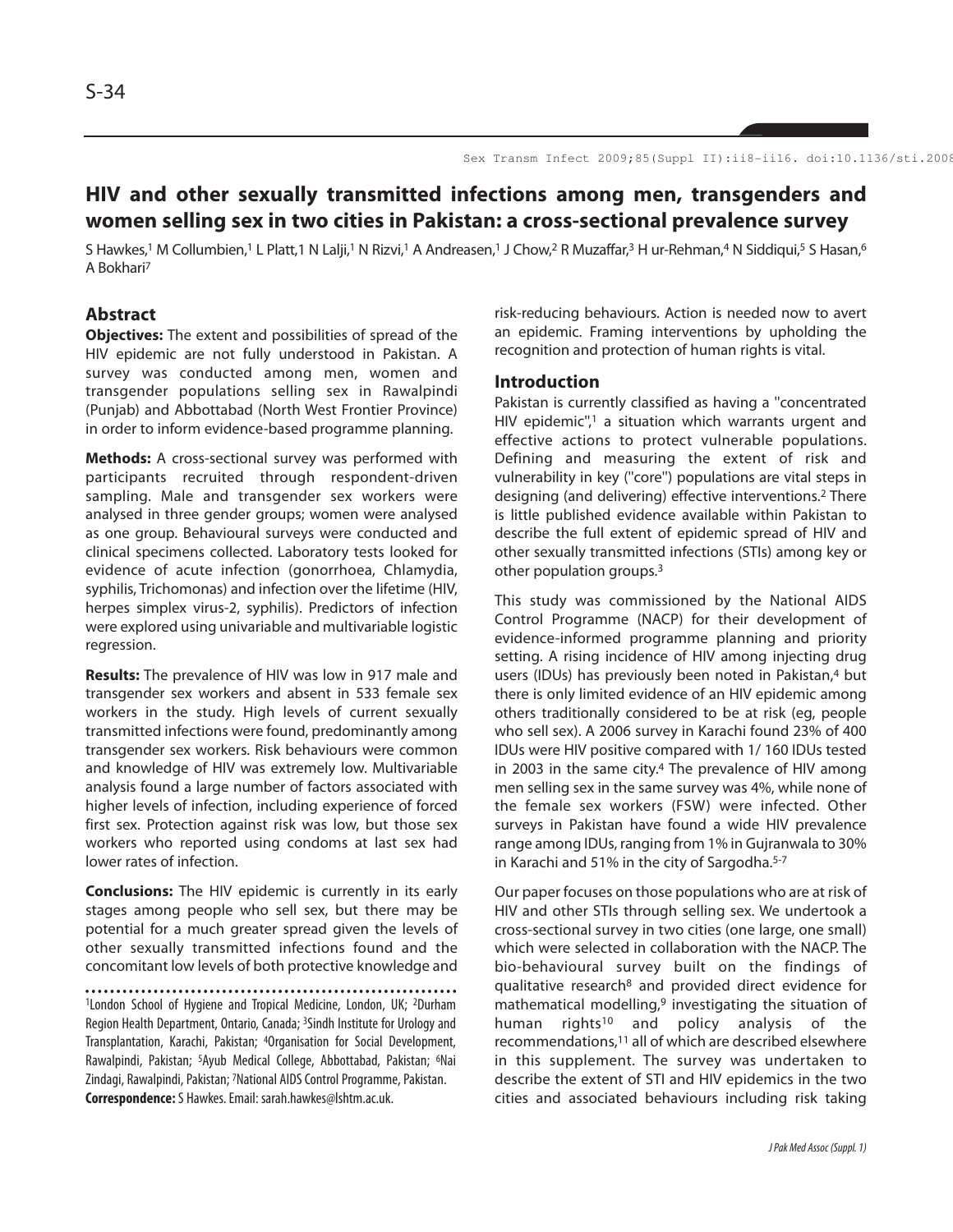and protection from risk; it contributes to the evidence base required for programme planning and resource allocation at the national level.

## **Methods**

Surveys were conducted between August and September 2007 in two cities-Rawalpindi (population 1.8 million) in Punjab and situated adjacent to the administrative capital of Pakistan (Islamabad), and Abbottabad (population 140 000) in North West Frontier Province (Figure-1). The eligibility criteria were men, women and transgender populations who had sold sex (in exchange for money or other resources) within the last 30 days. Exclusion criteria included age, 18 years, incapable of or unwilling to give informed consent and currently pregnant.

In-depth qualitative research preceded the surveys and directly influenced their focus. For example, it was shown that FSW were largely ''home-based'', a category of sex work of growing importance with the advent of mobile phones for communication with clients and ''gatekeepers''. Qualitative findings directed us to recruit male and transgender sex workers (MTSW) in three separate groups: khusra (transgender biological males who dress mostly as women, often known as hijra, a small number may undergo gender reassignment through use of hormones or surgery), khotki (biological males who dress publicly as men but have a ''female soul'' and feminised traits) and bantha (biological males with a male gender identity). These groups vary in terms of organisational and support networks.8 All three groups of MTSW were interviewed using the same survey instrument.

Respondents were recruited using respondent-driven



**Figure-1:** Map of Pakistan.

sampling (RDS) and were interviewed at fixed sites located in a rented house (Rawalpindi) and a community education centre (Abbottabad) using hand-held Personal Digital Assistants (PDA, Hewlett Packard).12-14 Survey staff in both cities included people experienced in working with vulnerable populations in Pakistan. Initial recruits (who were diverse in terms of key characteristics of the four population groups) served as ''seeds'' for an expanding chain of referrals, with respondents from each wave referring respondents from subsequent waves. Monetary incentives were given to participants and for recruiting others.

Two informed consents were obtained from each participant- for the interview, and for clinical examination and collection of biological samples.

Every woman had a pregnancy test before recruitment. Women found to be pregnant were immediately referred to the local voluntary counselling and testing centre and advised to seek testing for both HIV and syphilis; they did not take further part in the survey.

Clinical samples were collected by trained doctors from all participants (20ml urine, 5ml venous blood, finger prick blood for point of care syphilis testing). Rectal swabs were collected from MTSW; vaginal and cervical swabs were collected from FSW. Point of care syphilis testing (Determine, Abbott Diagnostics) was carried out at the time of recruitment, and those who were positive were offered immediate treatment with benzathine penicillin. All participants were offered presumptive treatment for gonorrhoea and Chlamydia infection. Basic medical care for minor ailments was provided free to all participants. Anyone who required urgent and/or specialised medical care was immediately referred to a local public sector tertiary-level hospital.

Clinical specimens were transported (using cold chain methods) on a daily basis to the laboratory of the Sindh Institute for Urology and Transplantation, Karachi. Cervical samples from women and urine and rectal samples from men and transgender individuals were tested for Chlamydia trachomatis and Neisseria gonorrhoeae with Roche Amplicor PCR (Roche Diagnostics, Mannheim, Germany). Samples showing inhibition were heat-inactivated at 95uC for 10 min and retested. Vaginal samples were tested for Trichomonas vaginalis using in-house PCR (provided by the London School of Hygiene and Tropical Medicine).15 Serum samples were screened for antibodies to HIV-1 and HIV-2 by microparticle enzyme immunoassay (AxSYM, Abbott Diagnostics, Wiesbaden, Germany) and positive results confirmed by Vironostika HIV Uni-Form ll plus O, EIA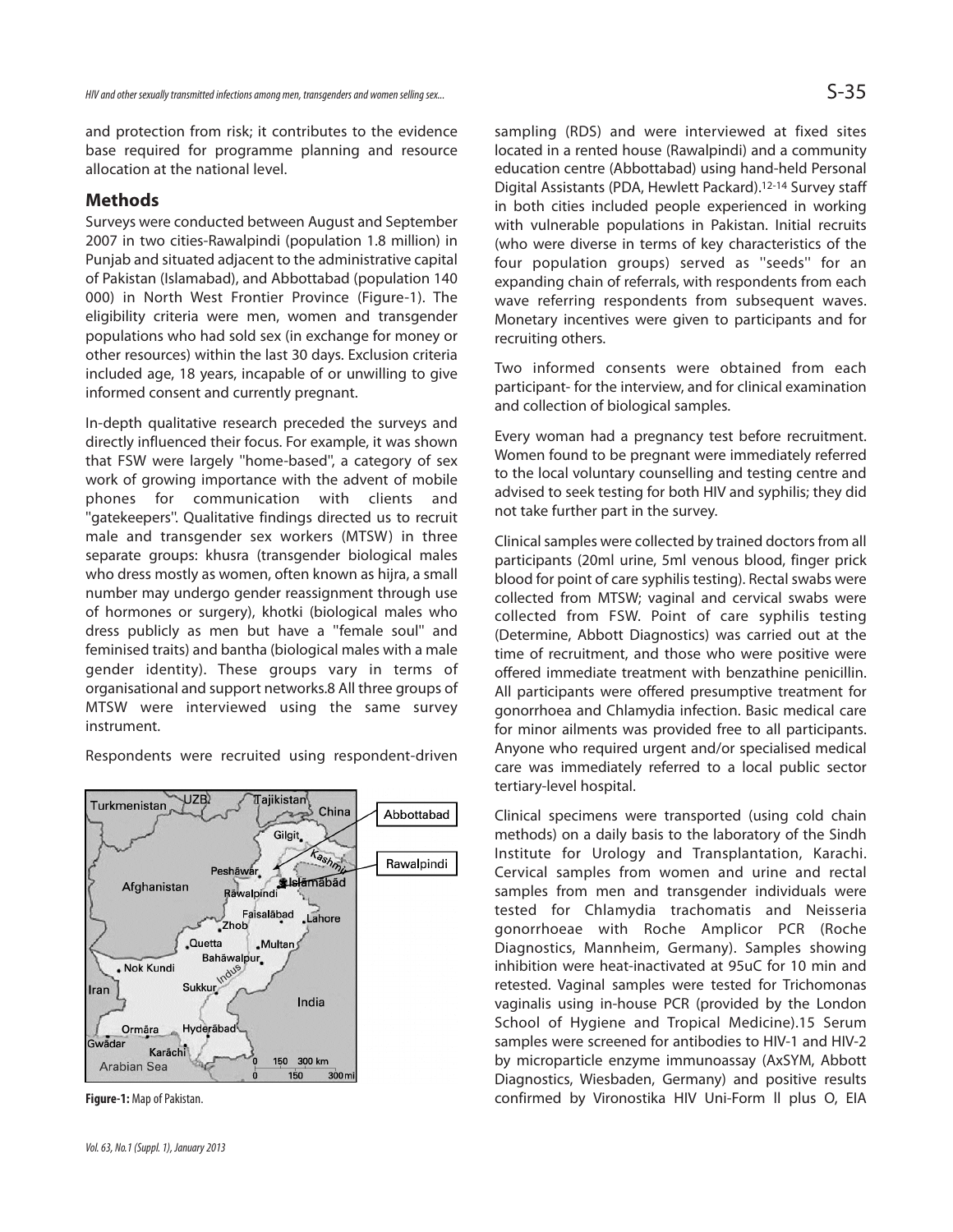(Biomerieux, Boxtel, The Netherlands); herpes simplex virus 2 (HSV-2) (HerpeSelect 2 ELISA IgG, Focus Diagnostics, Cypress, California, USA); quantitative rapid plasma reagin (RPR) (SYPHILIS (SYP-RPR), Randox Laboratories, Co Antrim, UK) and Treponema pallidum haemagglutination test (TPHA) (SYPHILIS (SYP-TPHA), Randox Laboratories). All RPR-positive samples were titrated. The laboratory participated in external quality control organised by the Health Protection Agency (UK) for the duration of the study.

HIV testing was anonymised, but serological specimens were linked to survey data by a bar code. While participants were not able to find out their individual HIV results via this process, those who wished to know their HIV status were referred to local centres able to offer testing and follow-on care. All participants were asked to return after 3 weeks to collect their STI laboratory results and receive treatment if they had not already been treated (presumptively or otherwise) for an aetiologically diagnosed and curable infection.

## **Statistical Methods:**

Chlamydia, gonorrhoea, T vaginalis and current syphilis (RPR titre >1:8/TPHA+) were analysed together to identify variables associated with current infection in FSW. For MTSW we did not include Trichomonas in the analysis of current infections. Evidence of infections over the lifetime were explored separately for HIV/HSV-2 combined and the presence of latent syphilis (RPR2/TPHA+ or RPR (1:4/TPHA+). All variables were explored using univariable and multivariable logistic regression. Statistical significance was assessed using the Wald statistic. Stata 10 (Stata Corp, College Station, Texas, USA) was used for all analyses.

Multivariable analysis followed a conceptual framework approach.<sup>16</sup> This involved classifying variables into six groups (sociodemographic indicators, recent sexual risk, past sexual behaviour, drug related, knowledge and contact with services and context of sex work), with the analysis conducted in three stages: (1) separate univariate models explored each of the variables alone with the outcome; (2) variables associated with the outcome in univariate analysis to a significance level of p(0.2 were included in separate multivariable models for each group; and (3) variables reaching a significance level of p(0.2 in each of the multivariable models were then included in one overall multivariable model. In addition, variables excluded at the first stage were added at the second and third stage models to assess their association with the outcome variable in the presence of other variables.

## **Results Participation:**

We recruited 540 FSW (431 in Rawalpindi, 109 in Abbottabad) and 915 MTSW (812 and 103, respectively, in each city); 80% of MTSW in Abbottabad were banthas compared with 30% in Rawalpindi (see Table-1 for gender distribution between cities). Few people (N=27) declined to participate. Seven women were ineligible to participate (five found to be pregnant on initial testing and two for other reasons). Incomplete collection of the RDS data meant that we were unable to adjust the sample proportions for network size or recruitment biases.

#### **Characteristics:**

The median age of FSW was 30 years and the majority (91%) were married with children (98%). The MTSW were younger (mean ages ranged from 21 years for banthas to 27 years for khusra) and a small number (10-19%) were married (to women). While most sex workers lived with their families, over 80% of khusra reported living in daira (communal household with other khusra). High levels of violence in the last year were reported by all groups: among FSW, 66% reported violence from husbands and 38% from clients; for MTSW, police and clients were the most common perpetrators of violence. Sexual health indicators showed that most women (63%) reported recent symptoms of possible STIs and, although 32% of FSW had sought care from an allopathic provider in the last year, only a small number had ever had an HIV test. Smaller numbers of transgender (29%) and male (20%) sex workers reported recent symptoms and, again, although between one-quarter and almost two-fifths had sought care from allopathic providers, very small numbers had ever had an HIV test (Table-1).

Table-2 reports on risk behaviours and risk reduction measures. FSWs reported first sexual experience at a median age of 16 years while, for MTSW, sexual debut was younger. First sex was forced among 5% of FSW, rising to 18% among the khusra. Bantha had been selling sex for a mean of 6 years while women and khusra had been selling sex for a mean of 14 years and 12.5 years, respectively. Numbers of clients in the past week ranged from three (bantha) to seven (khusra), with the proportion of new clients in a week higher among the MTSWs than the FSWs. Reports of condom use varied according to time frame (''last sex with a client'' or ''always used in last month with client'') and the type of sex being sold (vaginal, oral, anal). The MTSW reported consistently low rates of condom use.

Only small numbers of respondents had ever injected drugs themselves, but IDUs were relatively common as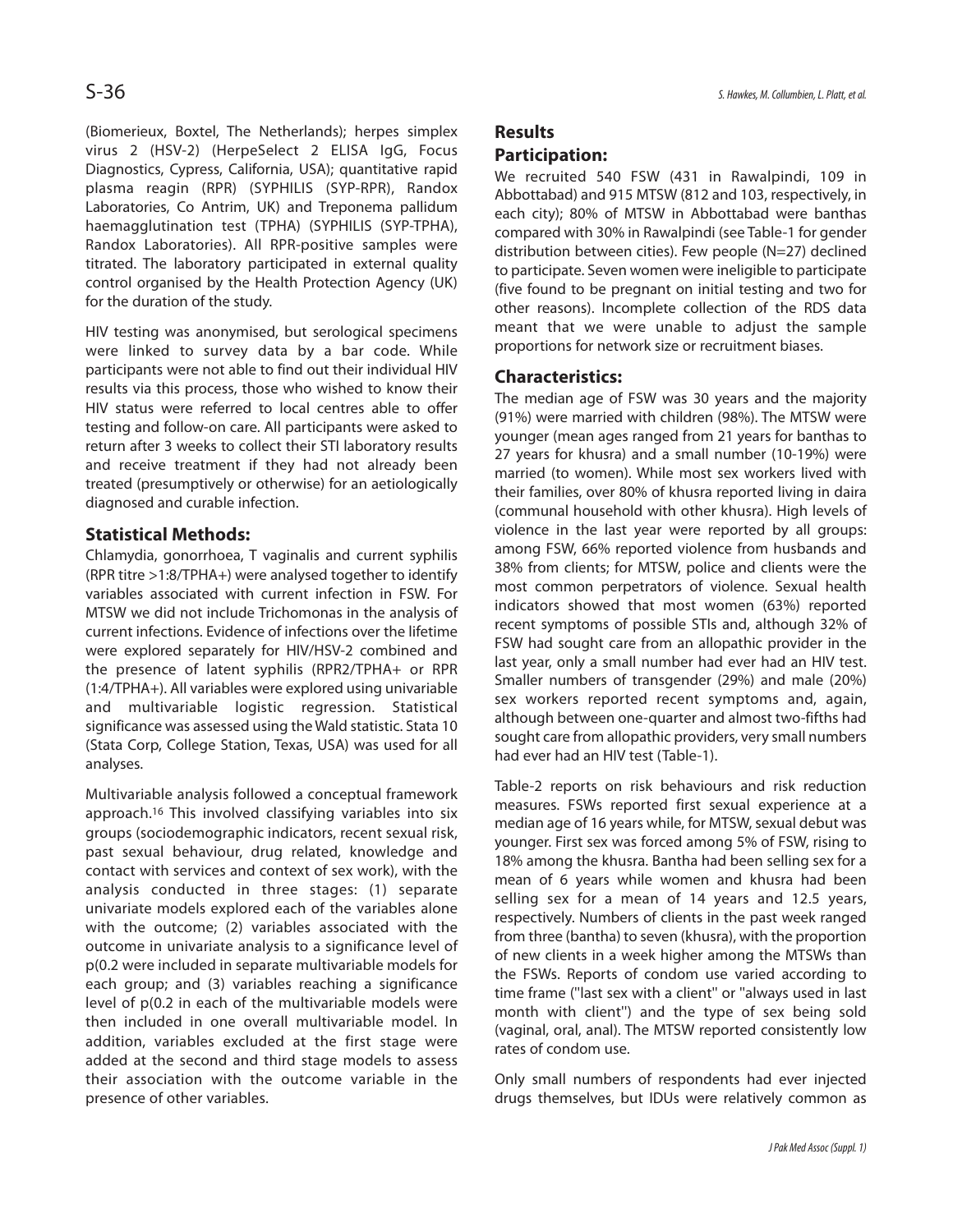clients, partners or husbands.

## **Prevalence of infections:**

Infections were found more frequently among MTSW

than FSW. No cases of HIV were found in Abbottabad, and a small number of MTSW (0.5% of bantha and 2.4% of khusra) were found to be HIV positive in Rawalpindi. Serological evidence of herpes infection was found in

Table-1: Characteristics of female, male and transgender sex workers in Rawalpindi and Abbottabad.

|                                                                         | <b>Male sex workers</b>   |                     |                     |             |
|-------------------------------------------------------------------------|---------------------------|---------------------|---------------------|-------------|
| <b>Characteristics of participants</b>                                  | <b>Female sex workers</b> | Bantha <sup>*</sup> | Khotki <sup>+</sup> | Khusra††    |
| Number of participants                                                  | 540                       | 278                 | 368                 | 269         |
| Rawalpindi                                                              | 431                       | 195                 | 364                 | 253         |
| Abbottabad                                                              | 109                       | 83                  | 4                   | 16          |
| Sociodemographic characteristics                                        |                           |                     |                     |             |
| Age groups (years)                                                      |                           |                     |                     |             |
| 18/19                                                                   | 20 (4%)                   | 128 (46%)           | 121 (33%)           | 37 (14%)    |
| $20 - 24$                                                               | 75 (14%)                  | 100 (36%)           | 137 (37%)           | 68 (25%)    |
| $25 - 29$                                                               | 124 (23%)                 | 24 (9%)             | 60 (16%)            | 67 (25%)    |
| $30 - 34$                                                               | 127 (24%)                 | 18 (7%)             | 30 (8%)             | 43 (16%)    |
| $35+$                                                                   | 191 (36%)                 | 8(3%)               | 20 (5%)             | 54 (20%)    |
| Mean (median) age (years)                                               | 30.6(30)                  | 21.6(20)            | 23.1 (21.5)         | 27.4(26)    |
| Currently married                                                       | 490 (91%)                 | 39 (14%)            | 69 (19%)            | 28 (10%)    |
| No formal education                                                     | 345 (64%)                 | 81 (29%)            | 150 (41%)           | 131 (49%)   |
| Has children                                                            | 462 (98%)                 | 31 (11%)            | 57 (16%)            | 25 (9%)     |
| Has employment outside sex trade                                        | 301 (59%)                 | 217 (83%)           | 221 (61%)           | 50 (19%)    |
| Lives with family                                                       | 478 (91%)                 | 254 (92%)           | 254 (69%)           | 27 (10%)    |
| Lives in daira                                                          | ΝA                        | $1(0.4\%)$          | 47 (12.8%)          | 219 (81.4%) |
| Lives elsewhere                                                         | 47 (9%)                   | 21 (7.6%)           | 67 (18.2%)          | 23 (8.6%)   |
| <b>Environmental characteristics</b>                                    |                           |                     |                     |             |
| Ever been in jail                                                       | 22 (4%)                   | 12 (4%)             | 44 (12%)            | 25 (9%)     |
| Violence from neighbour in past year                                    | 123 (24%)                 | 20 (7%)             | 31 (8%)             | 51 (19%)    |
| Sexually violated by neighbour in past year                             | 72 (14%)                  | 61 (22%)            | 163 (44%)           | 91 (34%)    |
| Violence from client in past year                                       | 196 (38%)                 | 30 (11%)            | 103 (28%)           | 73 (27%)    |
| Sexually violated by client in past year                                | 108 (21%)                 | 43 (16%)            | 67 (18%)            | 86 (32%)    |
| Violence from police in past year                                       | 23 (5%)                   | 43 (16%)            | 44 (12%)            | 73 (27%)    |
| Sexually violated by police in past year                                | 42 (8%)                   | NA                  | ΝA                  | ΝA          |
| Violence from husband in past year                                      | 317 (66%)                 | <b>NA</b>           | ΝA                  | <b>NA</b>   |
| Sexually violated by husband in past year                               | 157 (34%)                 | 65 (24%)            | 127 (35%)           | 106 (39%)   |
| Provided free sex to police in past year                                | 187 (35%)                 |                     |                     |             |
| <b>Sexual health</b>                                                    |                           |                     |                     |             |
| Uses modern method of contraception                                     | 334 (64%)                 | Not asked           | Not asked           | Not asked   |
| Lifetime history of abortion                                            | 288 (60%)                 | NA                  | ΝA                  | NA          |
| Reported any symptom of possible STI in past month                      | 317 (63%)                 | 58(21%)             | 68 (19%)            | 79 (29%)    |
| Genital discharge in past year                                          | 349 (67%)                 | 15 (5%)             | 31 (8%)             | 37 (14%)    |
| Burning pain on urination in past year                                  | 240 (46%)                 | 85 (31%)            | 109 (30%)           | 90 (33%)    |
| Genital ulcers in past year                                             | 100 (19%)                 | 6(2%)               | 43 (12%)            | 27 (10%)    |
| Anal problem in past year                                               | 33 (6%)                   | 20 (7%)             | 60(16%)             | 55 (20%)    |
| Sought care from allopathic provider for STI-like symptoms in past year | 173 (32%)                 | 70 (25%)            | 102 (28%)           | 103 (38%)   |
| Ever had an HIV test                                                    | 12(6%)                    | 2(1%)               | 18 (5%)             | 39 (14%)    |
| Ever had an HCV test                                                    | 33 (6%)                   | 7(3%)               | 9(3%)               | 11(4%)      |
| <b>Knowledge of HIV</b>                                                 |                           |                     |                     |             |
| Ever heard of HIV                                                       | 182 (35%)                 | 96 (35%)            | 133 (36%)           | 108 (40%)   |
| Aware of risk of injecting                                              | Variable corrupted        | 94 (34%)            | 125 (34%)           | 99 (36%)    |
| Aware of risk of unprotected sex                                        | Variable corrupted        | 94 (34%)            | 132 (36%)           | 103 (38%)   |

NA, not applicable.

\*Bantha, biological males with a male gender identity.

†Khotki, biological males who dress publicly as men but have feminised traits.

††Khusra, transgender biological males who dress mostly as women.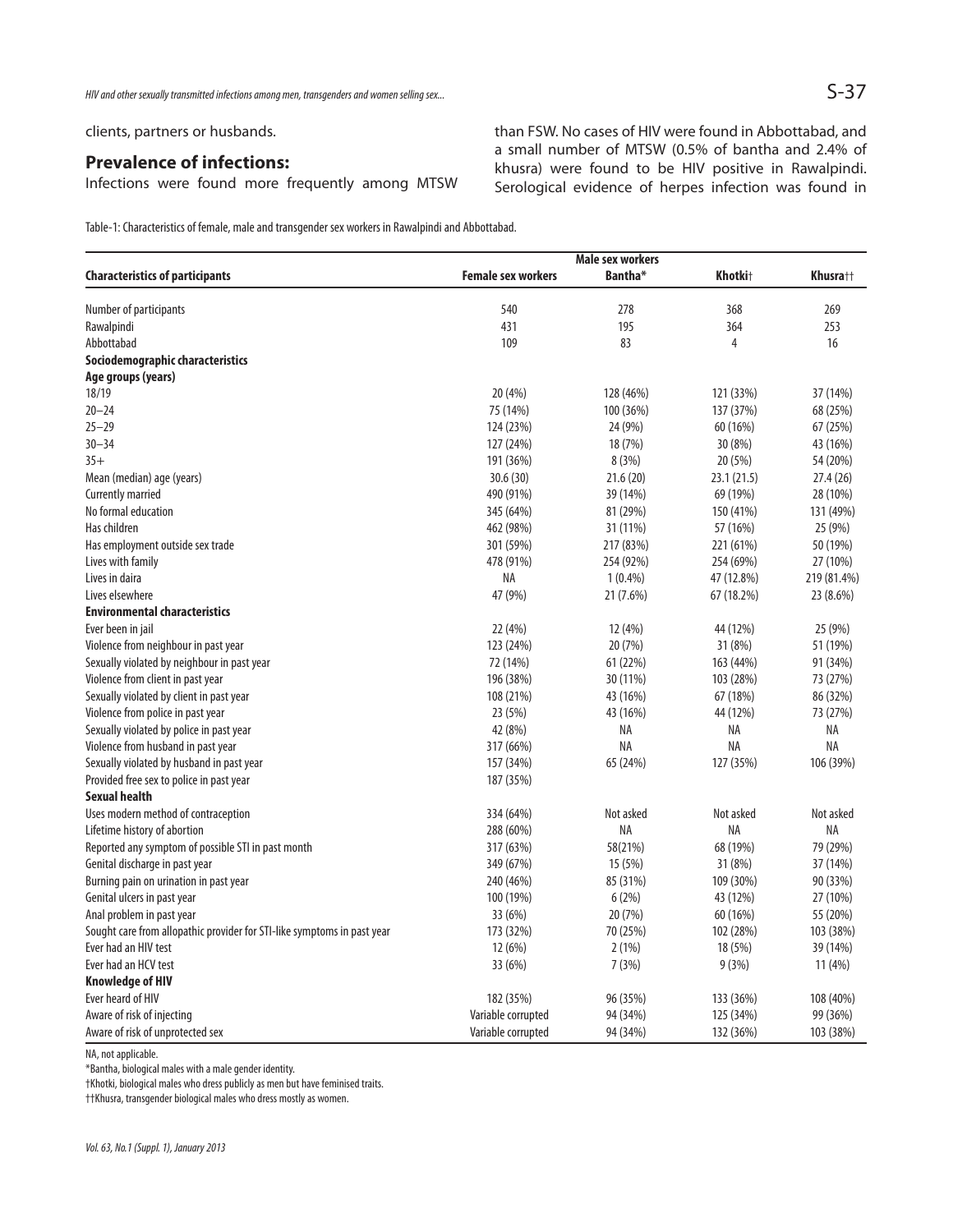Table-2: Risk behaviours and risk reduction measures reported by sex workers in Rawalpindi and Abbottabad.

|                                                                 | <b>Male sex workers</b>   |                 |                 |                 |
|-----------------------------------------------------------------|---------------------------|-----------------|-----------------|-----------------|
| <b>Characteristics of participants</b>                          | <b>Female sex workers</b> | <b>Bantha</b>   | <b>Khotki</b>   | <b>Khusra</b>   |
| Number of participants                                          | 540                       | 278             | 368             | 269             |
| Rawalpindi                                                      | 431                       | 195             | 364             | 253             |
| Abbottabad                                                      | 109                       | 83              | 4               | 16              |
| Sexual debut                                                    |                           |                 |                 |                 |
| Mean (SD) age at first sex (years)                              | 16.6(3.6)                 | 14.1(2.9)       | 13.4(2.2)       | 13.3(2.4)       |
| < 12                                                            | 10 (1.9%)                 | 41 (15%)        | 69 (19%)        | 51 (19%)        |
| 15-Dec                                                          | 198 (37.6%)               | 165 (60%)       | 239 (65%)       | 181 (67%)       |
| 16/17                                                           | 139 (26.4%)               | 49 (18%)        | 52 (14%)        | 31 (11%)        |
| $18+$                                                           | 180 (34.2%)               | 21 (8%)         | 8(2%)           | 8 (3%)          |
| First sex was forced                                            | 27 (5%)                   | 36 (13%)        | 36 (10%)        | 50 (18%)        |
| Mean (SD) age difference with first sex partner (years)         | 6.9(5)                    | 9.2(8.5)        | 9.3(8)          | 11.9(10)        |
| <b>Sexual risk</b>                                              |                           |                 |                 |                 |
| Mean (SD) number of years in sex work                           | 13.9(6.7)                 | 6.7(4.4)        | 8.5(5.3)        | 12.5(6.3)       |
| Mean (SD) number of clients in past week                        | 5.5(3.6)                  | 3.2(2.3)        | 4.8(2.9)        | 7.0(6.4)        |
| Mean (SD) number of new clients in past week                    | 1.7(1.4)                  | 1.8(2)          | 2.0(3)          | 4.0(3)          |
|                                                                 | $0=46(8%)$                | $0=56(20%)$     | $0=46(13%)$     | $0=34(13%)$     |
|                                                                 | $1=251(47%)$              | $1=78(28%)$     | $1=40(11\%)$    | $1=36(13%)$     |
|                                                                 | $2+ = 241(45%)$           | $2+ = 142(51%)$ | $2+ = 282(77%)$ | $2+ = 201(74%)$ |
| Mean (SD) number of non-paying partners in past                 |                           |                 |                 |                 |
| year (excluding gyria)                                          | Not asked                 | 1.6(3.5)        | 0.8(1.6)        | 0.6(1.2)        |
| <b>Risk reduction</b>                                           |                           |                 |                 |                 |
| Used condom in last vaginal sex with client                     | 205/536 (38%)             | NA              | NA              | NA              |
| In last month always used condom during vaginal sex with client | 63/526 (12%)              | NA              | <b>NA</b>       | <b>NA</b>       |
| Used condom in last anal sex with client                        | 99/162 (61%)              | 65/278 (23%)    | 114/368 (31%)   | 68/272 (25%)    |
| In last month always used condom during anal sex with client    | <b>NA</b>                 | 29/278 (10%)    | 28/368 (8%)     | 11/272 (4%)     |
| Used condom in last oral sex with client                        | 59/109 (54%)              | 4/64(6%)        | 25/168 (15%)    | 16/103 (16%)    |
| Used condom in last sex with husband/gyria                      | 240/517 (46%)             | 0/6             | 34/125 (27%)    | 7/108 (7%)      |
| In last month always used condom during sex with husband/gyria  | 78/515 (15%)              | 0/5             | 10/124 (8%)     | 7/108 (7%)      |
| Condom with non-paying partner                                  | 45/92 (49%)               | 24/128 (19%)    | 21/139 (15%)    | 9/70 (13%)      |
| Drug use                                                        |                           |                 |                 |                 |
| Injected drugs in past year                                     | 18/534 (3%)               | 9/265(3%)       | 3/364(1%)       | $0(0\%)$        |
| Had IDU sex partner(s) (past year)                              | 194/540 (36%)             | 50/259 (19%)    | 85/363 (23%)    | 67/265 (25%)    |
| Had husband/gyria who is IDU (past year)                        | 140/504 (28%)             | 0/273(0%)       | 2/366(0.5%)     | 5/261(2%)       |
|                                                                 | 140/540 (26%)             |                 |                 |                 |
| Uses other types of (non-injectable) drugs                      | Not asked                 | 60/265 (23%)    | 142/364 (39%)   | 119/267 (45%)   |
| Drank alcohol in past month                                     | 190/525 (36%)             | 115/265 (43%)   | 171/364 (47%)   | 147/267 (55%)   |

IDU, injecting drug user; NA, not applicable.

slightly more than half of khusra (54%), 14% of khotki and ,10% of all other groups. Evidence of past syphilis infection was uncommon except among khusra. Current infections were predominantly found among the khusra community, with almost half in Rawalpindi with active syphilis and 22.5% (57/253) in the same city with rectal gonorrhoea or Chlamydia (Table 3).

#### **Multivariate analysis:**

Tables-4 and 5 summarise findings from the multivariate analysis: those variables associated with current infection (higher titre syphilis, gonorrhoea, Chlamydia or Trichomonas) or infection with HSV-2 or HIV. Full details are available in the tables in the online supplement.

Table-4 presents multivariate analysis for FSWs. The odds of having a current infection were higher in FSWs who were not married (OR 4.16, p=0.002) and those who experienced first sex as forced (OR 2.05, p=0.04). Women had higher odds of HSV-2 infection if they reported ever drinking alcohol (OR 2.41, p=0.01), but had lower odds if they reported more clients in the last 7 days (OR 0.37 and OR 0.25, respectively; p=0.04). With only two past syphilis infections, it was not possible to run a risk analysis.

Table-5 presents the results of multivariate analysis for bantha, khotkis and khusra. Current infections with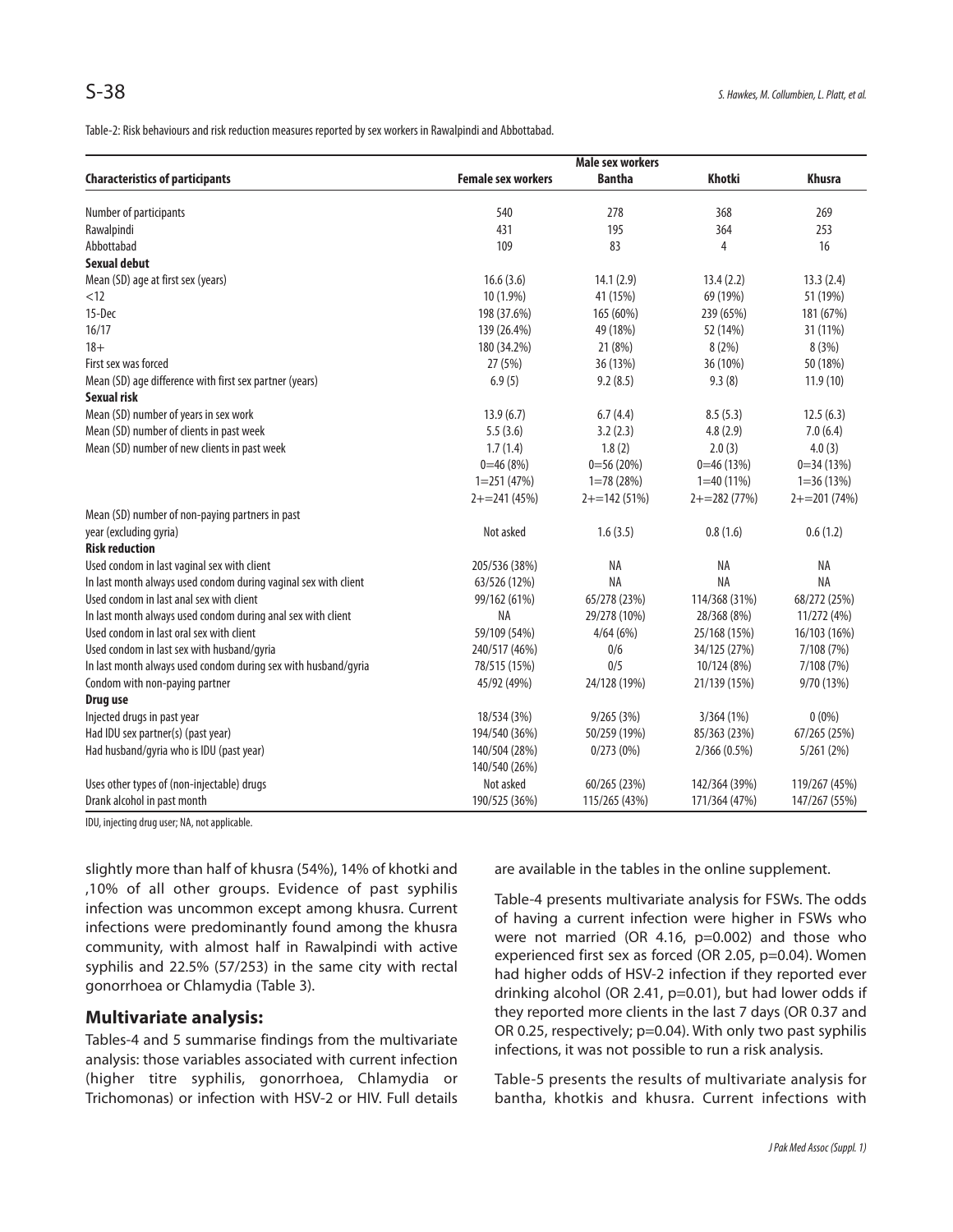Table-3: Prevalence of sexually transmitted infections (STIs) and HIV among people with high-risk behaviours in Rawalpindi and Abbottabad (expressed as percentages with confidence intervals).

|                     | Male sex workers (MSW)       |                            |                            |                            |                   |                     | <b>Female sex workers (FSW)</b> |                    |
|---------------------|------------------------------|----------------------------|----------------------------|----------------------------|-------------------|---------------------|---------------------------------|--------------------|
|                     |                              | Rawalpindi                 |                            |                            | <b>Abbottabad</b> |                     |                                 |                    |
|                     | <b>Bantha</b>                | Khotki                     | <b>Khusra</b>              | <b>Bantha</b>              | <b>Khotki</b>     | <b>Khusra</b>       | Rawalpindi                      | <b>Abbottabad</b>  |
| Number tested       | 195                          | 364                        | 253                        | 83                         | 4                 | 16                  | 426                             | 107                |
| HIV                 | $0.5(0.005 \text{ to } 1.5)$ | 0                          | $2.4(0.4 \text{ to } 4.3)$ | $\mathbf{0}$               | 0                 | $\mathbf{0}$        | 0                               | 0                  |
| <b>HSV</b>          | 7.4 (3.6 to 11.1)            | 14 (10.4 to 17.6)          | 54 (47.7 to 60.2)          | $2.5(0.4 \text{ to } 9.5)$ | 25 (1.3 to 78)    | 31.3 (12.1 to 58.5) | 8.0 (5.4 to 10.6)               | 4.7 (6.1 to 8.7)   |
| Syphilis (all RPR+/ | 4.7 (1.7 to 7.7)             | $9.6$ (6.6 to 12.7)        | 48.8 (42.6 to 55.0)        | 4.9 (0.12 to 9.8)          | 0                 | 37.5 (10.9 to 64.1) | 1.2                             | 2.8                |
| $TPHA+)$            |                              |                            |                            |                            |                   |                     |                                 |                    |
| RPR (1:2            | 1.5                          | 3.6                        | 8.7                        | 2.4                        | 0                 | 18.8                | 10.5                            | 1.8                |
| $RPR = 1:4$         | 2.6                          | 1.9                        | 7.5                        | 0                          | 0                 | 12.5                | $\mathbf{0}$                    | 0.9                |
| $RPR = 1:8$         | 0.5                          | 1.9                        | 9.9                        | 0                          | 0                 | 6.3                 | 0.2                             | 0                  |
| $RPR = 1:16$        | 0                            | 1.4                        | 13.4                       | $\mathbf{0}$               | 0                 | 0                   | $\Omega$                        | 0                  |
| RPR > 1:32          | $\mathbf{0}$                 | 0.8                        | 9                          | 2.4                        | 0                 | $\mathbf{0}$        | 0.5                             | 0                  |
| RPR2/TPHA+          | 4.7                          | 6                          | 21.4                       | 5                          | 0                 | 37.5                | 0.5                             | 0                  |
| (presumed past      |                              |                            |                            |                            |                   |                     |                                 |                    |
| infection)          |                              |                            |                            |                            |                   |                     |                                 |                    |
| Rectal gonorrhoea   | 12.6 (7.8 to 17.4)           | 4.7 (2.5 to 6.8)           | 20.2 (15.2 to 25.2)        | 11.1 (5.5 to 20.5)         | 0                 | 6.3 (0.33 to 32.3)  | Not tested                      | Not tested         |
| Rectal Chlamydia    | 4.7 (1.7 to 7.7)             | $3.6(1.6 \text{ to } 5.5)$ | 9.9 (6.2 to 13.6)          | 4.9 (1.6 to 12.8)          | 0                 | 6.3 (0.33 to 32.3)  | Not tested                      | Not tested         |
| Urine gonorrhoea    | 0                            | 0                          | 0                          | 0                          | 0                 | 0                   | 2.0 (0.6 to 3.4)                | 1.9 (0.007 to 4.5) |
| (MTSW) or cervical  |                              |                            |                            |                            |                   |                     |                                 |                    |
| gonorrhoea (FSW)    |                              |                            |                            |                            |                   |                     |                                 |                    |
| Urine Chlamydia     | $\mathbf{0}$                 | 0                          | $\mathbf 0$                | $1.2$ (0.06 to 7.5)        | 0                 | 0                   | $1.7(0.4 \text{ to } 3.1)$      | 0.9(0.009 to 0.3)  |
| (MTSW) or cervical  |                              |                            |                            |                            |                   |                     |                                 |                    |
| Chlamydia (FSW)     |                              |                            |                            |                            |                   |                     |                                 |                    |
| <b>Trichomonas</b>  | Not tested                   | Not tested                 | Not tested                 | Not tested                 | Not tested        | Not tested          | 4.3 (2.3 to 6.3)                | 5.7 (1.2 to 10.3)  |

HSV, herpes simplex virus; MTSW, male and transgender sex worker; RPR, rapid plasma reagin; TPHA, Treponema pallidum haemagglutination test.

Table-4: Variables associated with sexually transmitted infections (STIs) in female sex workers: results of multivariate analysis.

|                                                     | $+$ /total | OR (95% CI)                   | Adjusted OR (95% CI)          | p Value* |
|-----------------------------------------------------|------------|-------------------------------|-------------------------------|----------|
| Current infection (GC, CT, high-titre syphilis, TV) |            |                               |                               |          |
| <b>Currently married</b>                            |            |                               |                               |          |
| Yes                                                 | 29/490     |                               |                               |          |
| No                                                  | 9/39       | 3.86 (1.74 to 8.77)           | 4.16 (1.81 to 9.54)           | 0.002    |
| <b>First sex was forced</b>                         |            |                               |                               |          |
| No                                                  | 14/279     |                               |                               |          |
| Yes                                                 | 24/259     | 1.93 (0.98 to 3.82)           | 2.05 (1.03 to 4.11)           | 0.04     |
| <b>HSV-2 infection</b>                              |            |                               |                               |          |
| Number of new clients in last week                  |            |                               |                               |          |
| 0                                                   | 7/46       |                               |                               | 0.04     |
|                                                     | 19/251     | $0.46$ (0.18 to 1.16)         | $0.37(0.14 \text{ to } 0.97)$ |          |
| $2+$                                                | 14/241     | $0.34(0.13 \text{ to } 0.91)$ | 0.25(0.09 to 0.68)            |          |
| Ever drank alcohol                                  |            |                               |                               |          |
| No                                                  | 14/274     |                               |                               |          |
| Yes                                                 | 26/262     | 2.05 (1.04 to 4.01)           | 2.41 (1.21 to 4.85)           | 0.01     |

CI, confidence interval; CT, Chlamydia trachomatis; GC, gonorrhoea; HSV-2, herpes simplex virus-2; OR, odds ratio; TV, Trichomonas vaginalis.

\*p Value derived from likelihood ratio test.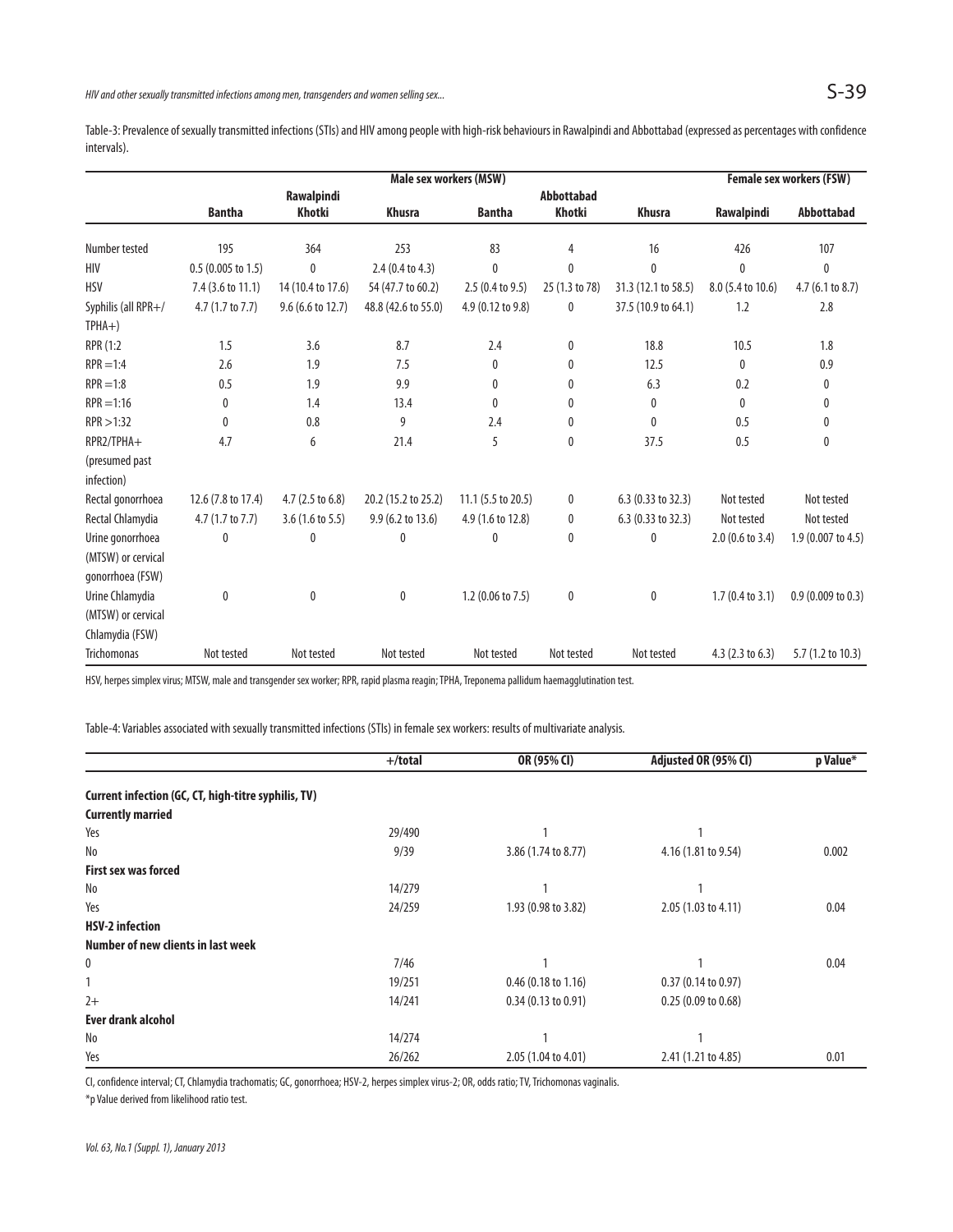Table-5: Variables associated with current infections and HSV-2/HIV in banthas, khotki and khusra: results of multivariate analysis.

|                                                      |              | $+/total$    | OR (95% CI)          | Adjusted OR (95% CI)   | p Value* |
|------------------------------------------------------|--------------|--------------|----------------------|------------------------|----------|
| Banthas (Current infection) (Demographic indicators) |              |              |                      |                        |          |
| Living arrangement                                   | Daira        | 0/1          |                      |                        |          |
|                                                      | Family       | 39/249       | 1                    | $\mathbf{1}$           | 0.07     |
|                                                      | <b>Other</b> | 7/21         | 2.51 (0.96 to 6.56)  | 2.51 (0.96 to 6.56)    |          |
|                                                      |              |              |                      |                        |          |
| HSV-2/HIV infection (Demographic indicators)         |              |              |                      | 1.24 (1.14 to 1.34)    | < 0.001  |
| Increasing age                                       |              |              | 1.24 (1.14 to 1.35)  |                        |          |
| Khotki (Current infection) (Recent sexual behaviour) |              |              |                      | $\mathbf{1}$           |          |
| Condom use during last anal sex                      | No           | 35/254       | $\mathbf{1}$         |                        | 0.02     |
|                                                      | Yes          | 7/114        | 0.41 (0.18 to 0.95)  | 0.38 (0.16 to 0.91)    |          |
| Years engaged in sex work                            | $<$ 5        | 7/86         | 1                    | $\mathbf{1}$           | 0.05     |
|                                                      | $5 - 9$      | 15/165       | 1.13 (0.44 to 2.88)  | 1.67 (0.63 to 4.44)    |          |
|                                                      | $10+$        | 20/117       | 2.33 (0.94 to 5.78)  | 3.35 (1.29 to 8.72)    |          |
| HSV-2 infection (Demographic indicators)             |              |              |                      |                        |          |
| Increasing age                                       |              |              | 1.25 (1.18 to 1.32)  | 1.27 (1.19 to 1.36)    | < 0.0001 |
| Family lives in same city                            | Yes          | 40/250       | 1                    | $\mathbf{1}$           | 0.03     |
|                                                      | No           | 12/118       | 0.59 (0.30 to 1.18)  | 0.39 (0.16 to 0.96)    |          |
| Recent sexual behaviour                              |              |              |                      |                        |          |
| Number of new clients in the last week               | 0            | 18/46        | 1                    | 1                      | < 0.0001 |
|                                                      | $1 - 2$      | 21/132       | 0.29 (0.14 to 0.63)  | 0.45 (0.17 to 1.15)    |          |
|                                                      | $3+$         | 13/190       | 0.11 (0.05 to 0.26)  | 0.15 (0.06 to 0.42)    |          |
| Number of non-paying partners in last year           | 0            | 11/128       | 1                    | 1                      | 0.02     |
|                                                      | 1            | 22/134       | 2.09 (0.97 to 4.51)  | 3.50 (1.24 to 9.89)    |          |
|                                                      | $2+$         | 19/106       | 2.32 (1.05 to 5.13)  | 3.42 (1.19 to 9.85)    |          |
| Khusra (Current infection) (Demographic indicators)  |              |              |                      |                        |          |
| City of residence                                    | Rawalpindi   | 111/254      | 1                    | $\mathbf{1}$           | < 0.001  |
|                                                      | Abbottabad   | 2/17         | 0.17 (0.04 to 0.77)  | 0.08 (0.01 to 0.42)    |          |
| Other income (not sex work-related)                  | No           | 83/216       | 1                    | 1                      | 0.03     |
|                                                      | Yes          | 27/49        | 1.97 (1.05 to 3.68)  | 1.97 (1.05 to 3.68)    |          |
| Recent sexual behaviour                              |              |              |                      |                        |          |
| Condom use during last anal sex                      | No           | 98/203       | 1                    | 1                      | < 0.001  |
|                                                      | Yes          | 15/68        | 0.30 (0.16 to 0.57)  | 0.33 (0.17 to 0.65)    |          |
| Past sexual behaviour                                |              |              |                      |                        |          |
| Age at first sex with a man                          | < 12         | 14/51        | 1                    | $\mathbf{1}$           | 0.03     |
|                                                      | $12 - 15$    | 77/180       | 1.98 (1.00 to 3.91)  | 2.16 (1.00 to 4.65)    |          |
|                                                      | $16 - 17$    |              |                      |                        |          |
|                                                      |              | 17/31<br>5/8 | 3.21 (1.26 to 8.19)  | 3.60 (1.24 to 10.43)   |          |
|                                                      | $18+$        |              | 4.40 (0.93 to 20.92) | 10.82 (1.11 to 105.44) |          |
| First sex with man was forced                        | No           | 84/219       | 1                    | $\mathbf{1}$           | 0.003    |
|                                                      | Yes          | 29/50        | 2.22 (1.19 to 4.14)  | 2.96 (1.44 to 6.09)    |          |
| HSV-2 infection (Demographic indicators)             |              |              |                      |                        |          |
| Increasing age                                       |              |              | 1.16 (1.11 to 1.21)  | $1.17(1.11$ to $1.23)$ | < 0.0001 |
| Recent sexual behaviour                              |              |              |                      |                        |          |
| Condom use during last anal sex                      | No           | 119/203      | 1                    | $\mathbf{1}$           | 0.04     |
|                                                      | Yes          | 24/68        | 0.39 (0.22 to 0.68)  | 0.48 (0.25 to 0.93)    |          |
| First sex with man was forced                        | No           | 110/219      | 1                    | 1                      | 0.03     |
|                                                      | Yes          | 32/50        | 1.76 (0.93 to 3.33)  | 2.21 (1.03 to 4.76)    |          |
| Health care and knowledge                            |              |              |                      |                        |          |
| Ever heard of HIV or AIDS                            | No           | 99/163       | 1                    | 1                      | 0.03     |
|                                                      | Yes          | 44/108       | 0.44 (0.27 to 0.73)  | 0.54 (0.30 to 0.96)    |          |

CI, confidence interval; HSV-2, herpes simplex virus 2; OR, odds ratio.

\*p Value derived from likelihood ratio test.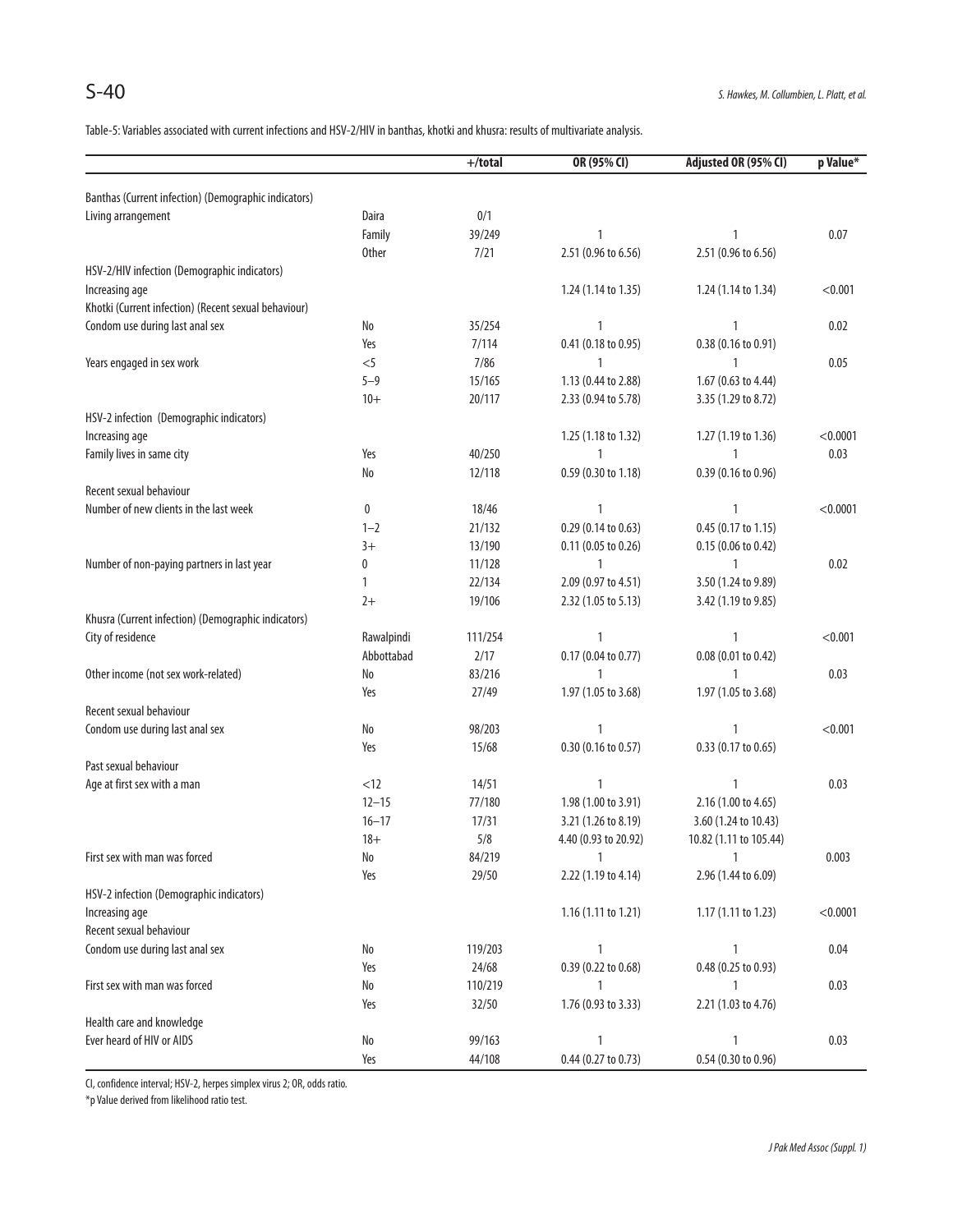HIV and other sexually transmitted infections among men, transgenders and women selling sex...

gonorrhoea, Chlamydia or high-titre syphilis were more likely to be found among bantha sex workers living away from their families (OR 2.51, p=0.07) and khotki sex workers who had spent more than 10 years in sex work (OR 3.35, p=0.05). Khusra sex workers had higher odds of current infections if they had another source of income (OR 1.97, p=0.03) or reported that their first sex was forced (OR 2.96, p=0.003). Older age at first sex with a man was associated with increased odds of current infection (p=0.03), although only a minority of khusra experienced sexual debut after the age of 15 (leading to large confidence intervals). Both khotki and khusra who reported use of condoms at last anal sex had lower odds of current infections (OR 0.38, p=0.02 and OR 0.33, p=0.001, respectively).

Among the bantha, HSV-2 and/or HIV were found more frequently in older men (OR 1.24, p,0.001). Similarly, older khotkis also had higher odds of HSV-2 (no HIV in this group) (OR 1.27, p,0.001), as did those khotkis who had one or more non-paying partners in the last year (OR 3.50, p=0.02). Older khusra (OR 1.17, p,0.001) and those khusra who reported that their first sex was forced had higher odds of HSV-2/HIV infections (OR 2.21, p=0.03). Several variables were found to be associated with lower odds of HSV-2/HIV infection; lower odds were found in khotki who did not live in the same city as their family (OR 0.39, p=0.03) or who had an increasing number of clients in the last week (OR 0.15, p,0.001). Khusra who had ever heard of HIV (OR 0.54, p=0.03) had lower odds of being infected with HSV-2/HIV, as did those khusra who reported using condoms at last anal sex with a client (OR 0.48, p=0.04).

Past infection with syphilis (results not shown) was found more frequently in older age groups: bantha (OR 1.11, p=0.01); khotkis (OR 1.18, p=0.003); and khusra (OR 1.15, p=0.05), while married khotki also had higher odds of syphilis (OR 2.88, p=0.03).

#### **Discussion**

We have completed a large survey of sex workers in Rawalpindi and Abbottabad in Pakistan, with high rates of participation in both cities. Conducting surveys in two sites allows for comparisons between a large and a smaller city. As with all other studies, the interpretation of these results and their generalisability to other noncomparable cities and settings should be exercised with caution. Nonetheless, results arising from this work highlight a number of issues which are of direct relevance for STI/HIV control in the two cities where the work was conducted, and in similar settings in Pakistan.

The low prevalence HIV results have brought into focus

Pakistan and are consistent with the wide variation in the prevalence of HIV reported from national biobehavioural surveillance<sup>6</sup> and crosssectional surveys.<sup>4</sup> The particular vulnerability of the khusra (transgender) to HIV and other STIs is reflected in their high STI prevalence; almost half (49%), for example, were RPR+/ TPHA+ (any titre) and more than half (54%) had serological evidence of HSV-2 infection. Levels of rectal infection were especially high among khusra and bantha. It should be noted that problems with specificity have been found using Amplicor on rectal specimens,<sup>17</sup> but this is usually more problematic in low-prevalence populations.<sup>18</sup> The high levels of STIs in transgender populations are consistent with findings from other surveys in Asia.<sup>19</sup>

FSW, in contrast, had a low prevalence of STIs (and no HIV), at levels similar to population-based surveys among women in the general population (ie, not highrisk) elsewhere in Asia.20,21 There may be several reasons for the low prevalence of both current and past infections in FSW. They have a relatively low number of new clients (compared with MTSW in the same cities), with many FSW seeming to service a few ''regular'' clients. However, women reported significant levels of potential exposure, high levels of vulnerability (as evidenced by the high levels of physical and sexual assault to which they are subjected) and scant evidence that they currently possess the knowledge or means to protect themselves against infection.

Although condom use reported by FSW was higher than among MTSW, women reported the lowest levels of condom use with their clients (ie, husbands and regular non-paying partners were more likely to have used a condom at last vaginal sex than were clients). This may seem a surprising finding, but is possibly explained by the use of condoms with husband and regular partners as contraception, as reported by 49% of women. This finding deserves confirmation and explanation from further research, as does the finding that those women reporting more clients in the past week had a lower rate of HSV-2 infection. Addressing and changing risks to the health of these women will require an approach that incorporates, inter alia, behaviour change among male partners (and especially clients) within the wider context of structural change-an area which requires further exploration in Pakistan and elsewhere.<sup>22</sup> Other programmes have shown that changes are more successful and sustained when interventions include structural changes.<sup>23</sup>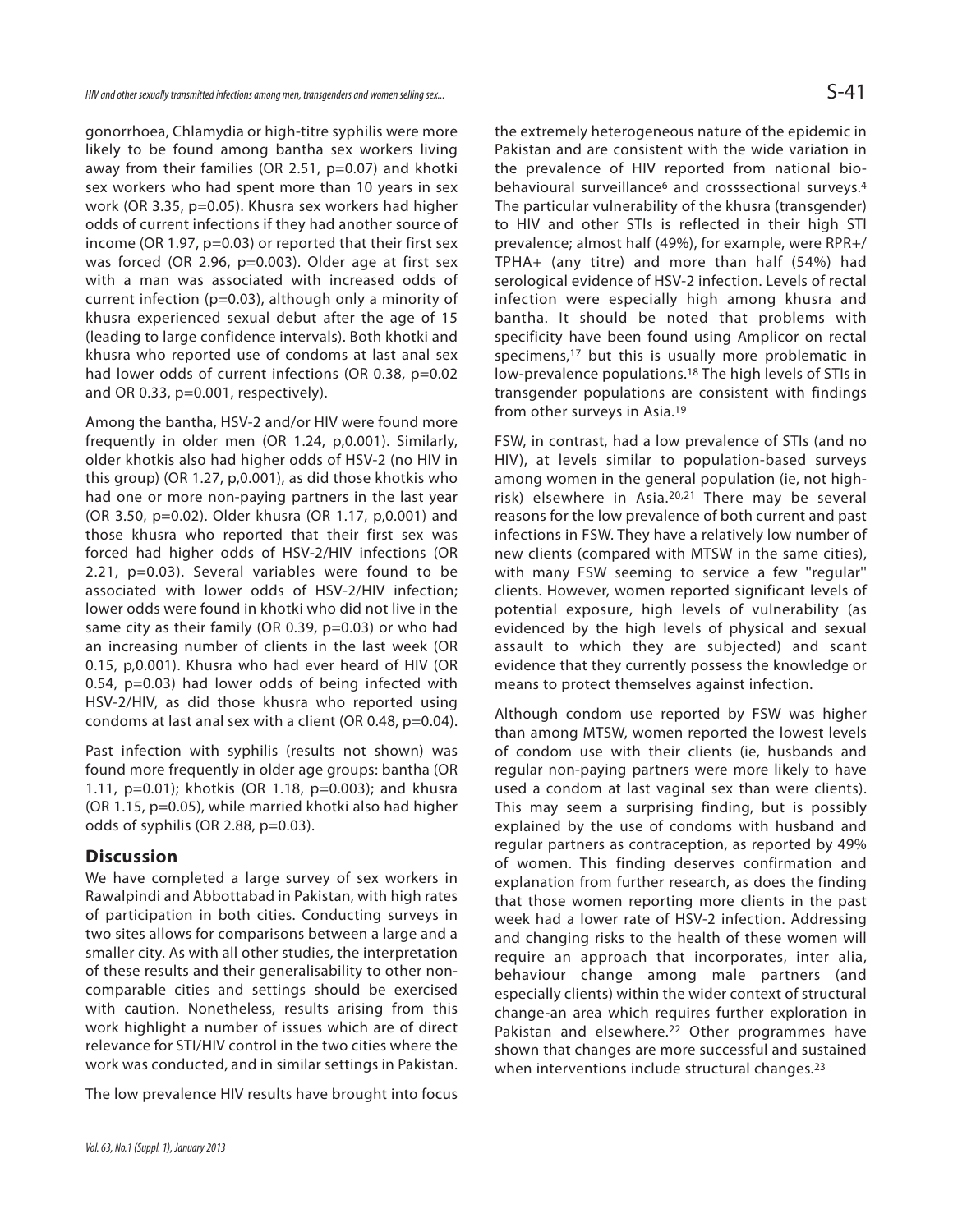Findings from the survey serve to illustrate the importance of understanding the context and background of sex workers' lives including social networks. Khotki who lived away from their families were seemingly protected from infection with HSV-2. The protective social network for the khusra and khotki is likely to lie outside the natal home and within the dairas or other social networks. In contrast, bantha who live away from their family were more likely to have acute infections.

Violence was a common experience in the lives of sex workers-both current and over the lifetime. Key perpetrators of violence included partners (husbands, regular non-paying partners), clients, neighbours and the police. There is increasing evidence of the role that violence (by intimate partners, clients and state forces) plays in shaping the risk environment for those who sell sex in many parts of the world.<sup>24-26</sup> Khusra report high levels of abuse in the recent past (more than onequarter were raped by the police in the last year), possibly indicative of a lifelong pattern of abuse (1 in 5 had their first sex below the age of 12 years, almost 9 out of 10 were sexually active by 14 years of age; first sex was forced in almost 1 in 5).

First sex was reported as being forced (in childhood in the vast majority of cases) in 5-18% of respondents. Multivariate analysis highlighted the importance that forced first sex had on the long-term risk of STIs. It was associated with a higher odds of acute infection in khusra and FSW and of HSV-2/HIV infection in khusra. The longer term sexual health implications of childhood sexual abuse have previously been noted in populations of young women<sup>27</sup> and men who have sex with men<sup>28</sup> in the USA, but this is the first time that

#### **Take-home messages**

- > Low levels of knowledge, poor access to interventions and high levels of risk behaviours have been found among all sex workers.
- Transgender sex workers are particularly vulnerable to infection, and this vulnerability starts at a very young age.
- Social networks are strong in the sex working communities, especially among MTSW, and could be leveraged for changing community norms around safer sex.
- $\blacktriangleright$  Equitable access to effective interventions and commodities (condoms, lubricants, comprehensive sexual health care, etc) is urgently needed; this should be a priority for the national programme.
- $\blacktriangleright$  Framing interventions by respecting human rights and protecting against stigma and discrimination is vital.

such associations have been noted among sex working populations in Pakistan. This finding serves to illustrate not only the longterm impact that abuse in childhood may have, but also the lifetime nature of risk and vulnerability.

Nonetheless, among khotki and khusra there is evidence that risk reduction strategies can be effective at preventing infection. Lower rates of current and past infection were found among khusra who reported using condoms at last anal sex with clients and among those khusra who had correct knowledge about HIV risk reduction.

In our survey, risk reduction behaviours among some of the MTSW give some cause for optimism-and impetus for action. There are notably successful interventions with sex workers in the south Asian region; programmes have managed not only to address immediate risk environments but have also focused on the context and structural determinants of risk.<sup>29</sup> In part, the success of these interventions has relied on utilising existing social and professional networks to increase knowledge, promote empowerment and enable those at risk (eg, women selling sex) to insist on safer sex.<sup>30</sup> While these interventions have proved difficult to replicate in other settings, $31$  they may nonetheless provide some guidance for the direction of effective strategies for reducing risk among sex workers in Pakistan.

#### **Limitations of study:**

As with any survey, there are limitations to the survey itself and the interpretation of the findings. The data are drawn from a cross-sectional survey and behavioural findings are based on self-reports, so any inferences about causality between risk factors and current or past infection are limited. Furthermore, since the sample was recruited from community settings, there is no established sampling frame from which a measure of representativeness can be obtained. During the course of the survey, incomplete collection of the RDS data prevented the sample proportions from being adjusted for network sizes and recruitment biases and thus did not allow us to obtain population estimates of FSW and MTSW characteristics. Comparisons with findings from other surveys in Pakistan, however, show that the people who participated in the surveys in Rawalpindi and Abbottabad had broadly similar characteristics and reported behaviours to those sex workers taking part in behavioural surveillance, with some exceptions (including numbers of partners and use of condoms),<sup>32</sup>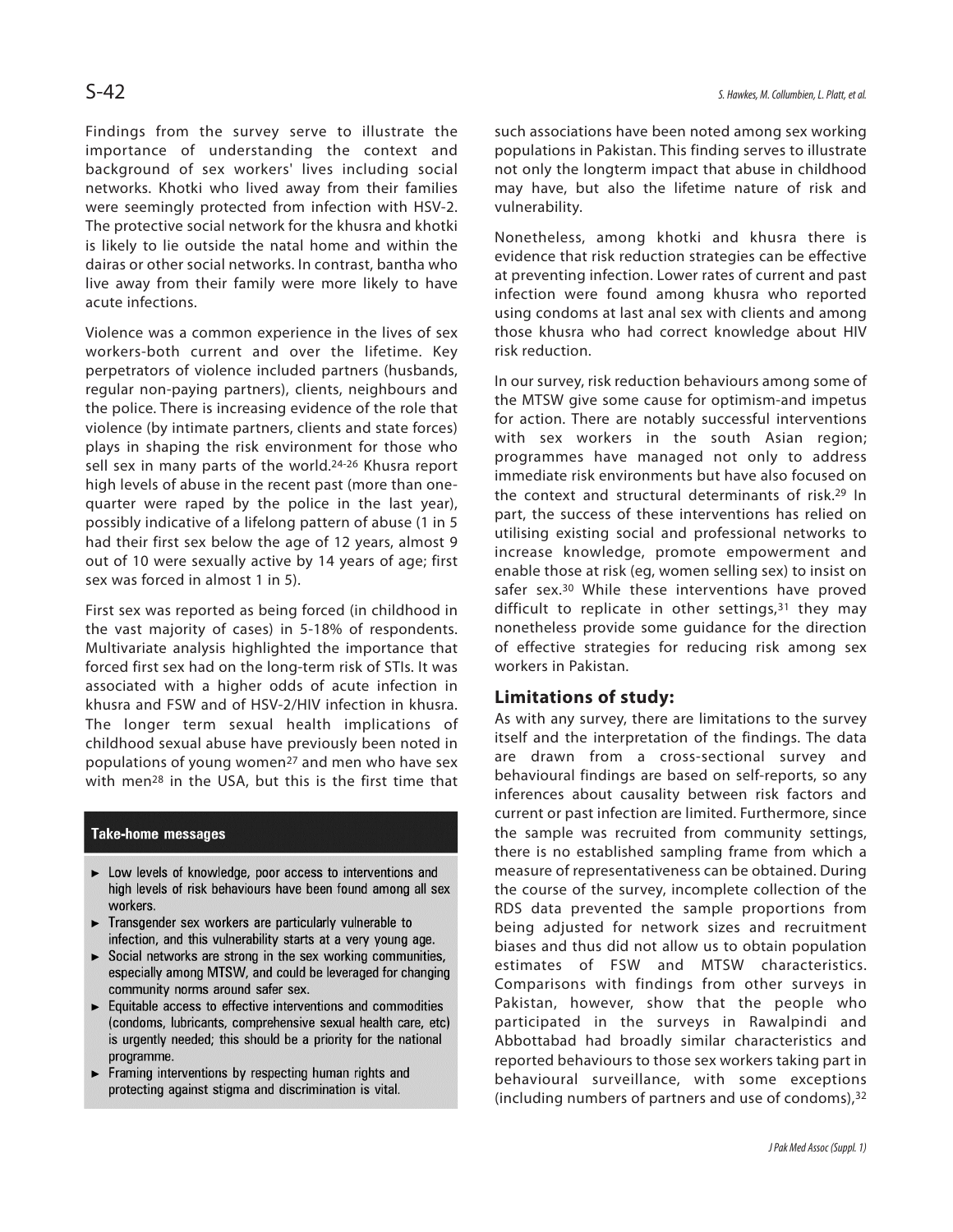and STI/HIV prevalence levels are similar to those found in other sex worker surveys in Pakistan.<sup>33</sup> Knowledge of HIV and its transmission was low in our survey compared with findings in many other cities, and this may account for some of the observed differences.

## **Conclusions**

An HIV and further STI epidemic in Pakistan is not inevitable. Interventions that are known to be effective (behavioural, biomedical, possibly structural) are available to reduce HIV/STI risks and improve sexual health.34-37 A hierarchy of interventions exists, and the ultimate selection of the most appropriate interventions is often dependent on the prevailing political and social climate for reducing risk.<sup>38</sup> Addressing underlying vulnerabilities and the lack of an enabling environment faced by all people in the study face is of paramount importance for the success and sustainability of any proposed intervention. As a matter of urgency, these interventions should include provision of high quality comprehensive sexual health care which is accessible and available to all sex workers. Framing interventions by upholding the recognition and protection of their human rights is vital.

#### **Funding:**

This study was funded by the Department for International Development (UK).

#### **Competing Interests:**

None.

#### **Ethics Approval:**

The study was undertaken with ethical approval from both Nai Zindagi Institutional Review Board (in Pakistan) and the London School of Hygiene and Tropical Medicine (in the UK).

#### **Contributors:**

SH, principal investigator, contributed to the design of the survey and survey instruments, coordinated survey implementation, interpreted data and was lead author on the paper. MC contributed to the design of the survey instrument, analysed and interpreted the data for MTSW and contributed to several drafts. NL contributed to the design of the survey instrument, was responsible for project implementation in Pakistan and contributed to the writing of the paper. LP cleaned and coded all the datasets, led the analysis for FSWs, wrote the methods and contributed to the writing of the paper. NR contributed to the design of the survey instrument, assisted with project implementation in Pakistan and contributed to the writing of the paper. AA contributed to the development of the laboratory methods and the writing of the paper. Hur-R was responsible for project implementation in Rawalpindi. NS was responsible for project implementation in Abbottabad and contributed to the writing of the paper. JC was responsible for data analysis and review of the manuscript. RM was responsible for laboratory inputs. SH contributed to the design of the survey and implementation of the project in Rawalpindi and Abbottabad. AB contributed to the design of the survey, facilitated survey implementation in Pakistan and contributed to several drafts of the paper.

#### **References**

- 1. National AIDS Control Programme. UNGASS Pakistan Report. Progress report on the declaration of commitment on HIV/AIDS for United Nations General Assembly Special Session on HIV/AIDS. http://data.unaids.org/pub/Report/2008/ pakistan\_2008\_country\_progress\_report\_en.pdf (accessed 24 Aug 2008).
- 2. Plummer FANN, Moses S, Ndinya-Achola JO, et al. The importance of core groups in the epidemiology and control of HIV-1 infection. AIDS 1991;5(Suppl 1):S169-76.
- 3. Rajabali A, Khan S, Warraich HJ, et al. HIV and homosexuality in Pakistan. Lancet Infect Dis 2008;8:511-5.
- 4. Bokhari ANN, Jackson D, Rehan NE, et al. HIV risk in Karachi and Lahore, Pakistan: an emerging epidemic in injecting and commercial sex networks. Int J STD AIDS 2007;18:486-92.
- 5. Achakzai MKM, Kasi P. Seroprevalences and co-infections of HIV, hepatitis C virus and hepatitis B virus in injecting drug users in Quetta, Pakistan. Trop Doctor 2007;37:43-5.
- 6. National AIDS Control Programme. HIV second generation surveillance in Pakistan. Islamabad: Ministry of Health, 2007.
- 7. Rehman NEF, Akhtar S. HIV transmission among drug users in Larkana, Pakistan. Trop Doctor 2007;37:58-9.
- 8. Collumbien M, Qureshi AA, Mayhew SH, et al. Understanding the context of male and transgender sex work using peer ethnography. Sex Transm Infect 2009;85(Suppl II):ii3-ii7.
- 9. Vickerman P, Platt L, Hawkes S. Modelling the transmission of HIV and HCV among injecting drug users in Rawalpindi, a low HCV prevalence setting in Pakistan. Sex Transm Infect 2009;85(Suppl II):ii23-ii30.
- 10. Mayhew SH, Collumbien M, Qureshi A, et al. Protecting the unprotected: mixedmethod research on drug use, sex work and rights in Pakistan's fight against HIV/ AIDS. Sex Transm Infect 2009;85(Suppl II):ii31-ii36.
- 11. Buse K, Lalji N, Mayhew SH, et al. Political feasibility of scalingup five evidenceinformed HIV interventions in Pakistan: a policy analysis. Sex Transm Infect 2009;85(Suppl II):ii37-ii42.
- 12. Heckathorn DD. Respondent-driven sampling: a new approach to the study of hidden populations. Soc Probl 1997;44:174-98.
- 13. Heckathorn DD, Semaan S, Broadhead RS, et al. Extensions of respondent driven sampling: a new approach to the study of injection drug users aged 18-25. AIDS Behav 2002;6:55-67.
- 14. Magnani R, Sabin K, Saidel T, et al. Review of sampling hard-toreach and hidden populations for HIV surveillance. AIDS 2005;19(Suppl 2):S67-72.
- 15. Vander Pol B, Kraft CS, Willliams JA. Use of an adaptation of a commercially available PCR assay aimed at diagnosis of chlamydia and gonorrhea to detect Trichomonas vaginalis in urogenital specimens. J Clin Microbiol 2006;44:366-73.
- 16. Victora CG, Huttly SR, Fuchs SC, et al. The role of conceptual